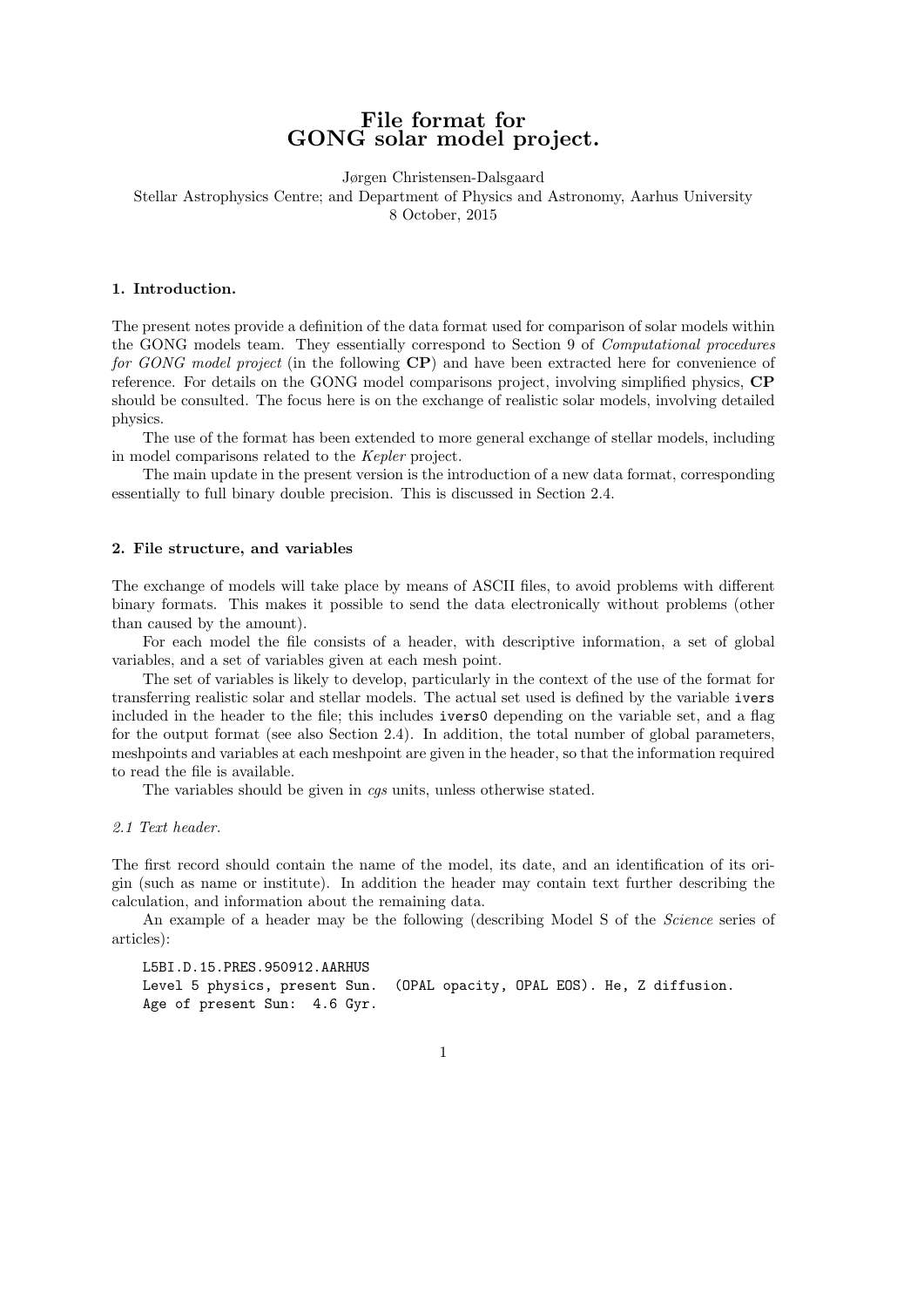#### 2.2 Global parameters.

These are set up in the array  $\text{glob}(i)$ ,  $i = 1, \ldots$ , iconst, with the following definition:

- 1:  $M$  (total mass).
- 2: R (photospheric radius).
- 3:  $L_s$  (surface luminosity).
- 4:  $Z_0$  (initial heavy-element abundance).<sup>a)</sup>
- 5:  $X_0$  (initial hydrogen abundance).
- 6:  $\alpha = \ell/H_p$  (mixing-length parameter;  $H_p$  is pressure scale height)
- 7:  $\phi$  (another convection theory parameter)<sup>b)</sup>
- 8:  $\xi$  (yet another convection-theory parameter)<sup>b)</sup>
- 9:  $\beta$  (parameter in surface-pressure condition)<sup>c)</sup>
- 10:  $\lambda$  (parameter in surface-luminosity condition)<sup>c)</sup>
- 11:  $\frac{R^2}{4}$  $p_{\rm c}$  $\mathrm{d}^2p_{\text{c}}$  $\frac{1}{\mathrm{d}r^2}$  (at centre)<sup>d)</sup>  $\mathrm{d}^2\rho_{\rm c}$
- 12:  $\frac{R^2}{4}$  $\rho_{\rm d}$  $\frac{1 \mu_c}{dr^2}$  (at centre)<sup>d)</sup> 13: Model age (in years)<sup>e)</sup>
- 14:  $T_{\text{eff}}$  (effective temperature, in K)<sup>f)</sup>
- 15: Gravitational constant  $G$ , in cgs units<sup>g)</sup>

Notes:

- a) Text changed  $18/2/13$  to emphasize that this should be the *initial* heavy-element abundance.
- b) The parameters  $\phi$  and  $\xi$  are defined in CP. For the Böhm-Vitense formulation,  $\phi = 9/4$  and  $\xi = 1/162$ .
- c) These parameters are used in boundary conditions for models with simplified physics  $(cf, \mathbf{CP})$ . For realistic models,  $\beta = \lambda = 1$ .
- d) These second derivatives may be needed in the central boundary conditions for oscillation calculations.
- e) Added 30/7/96. If the calculation includes pre-main-sequence evolution, the definition of zero age must be specified, in the character header or in accompanying notes. It would be useful to arrive at a common definition; suggestions are welcome.

It appears that this was not properly included (at least in some models) before 9/1/13.

- f) Added 9/1/13.
- g) Added 30/4/14.

#### 2.3 Model variables at each mesh point.

These are set up in the array  $var(i, n)$ ,  $i = 1, \ldots$ , ivar,  $n = 1, \ldots$ , nn. The current set of variables, as defined in October 2005 is characterized by having  $i$ vers $0 = 300$ .

- 1:  $r$  (distance to centre)
- 2:  $\ln q$ ,  $q = m/M$  (*m* is mass interior to *r* and *M* is total mass)
- 3: T (temperature)
- 4: p (pressure)
- 5:  $\rho$  (density)
- 6:  $X$  (hydrogen abundance by mass)
- 7:  $L(r)$  (luminosity at distance r from centre)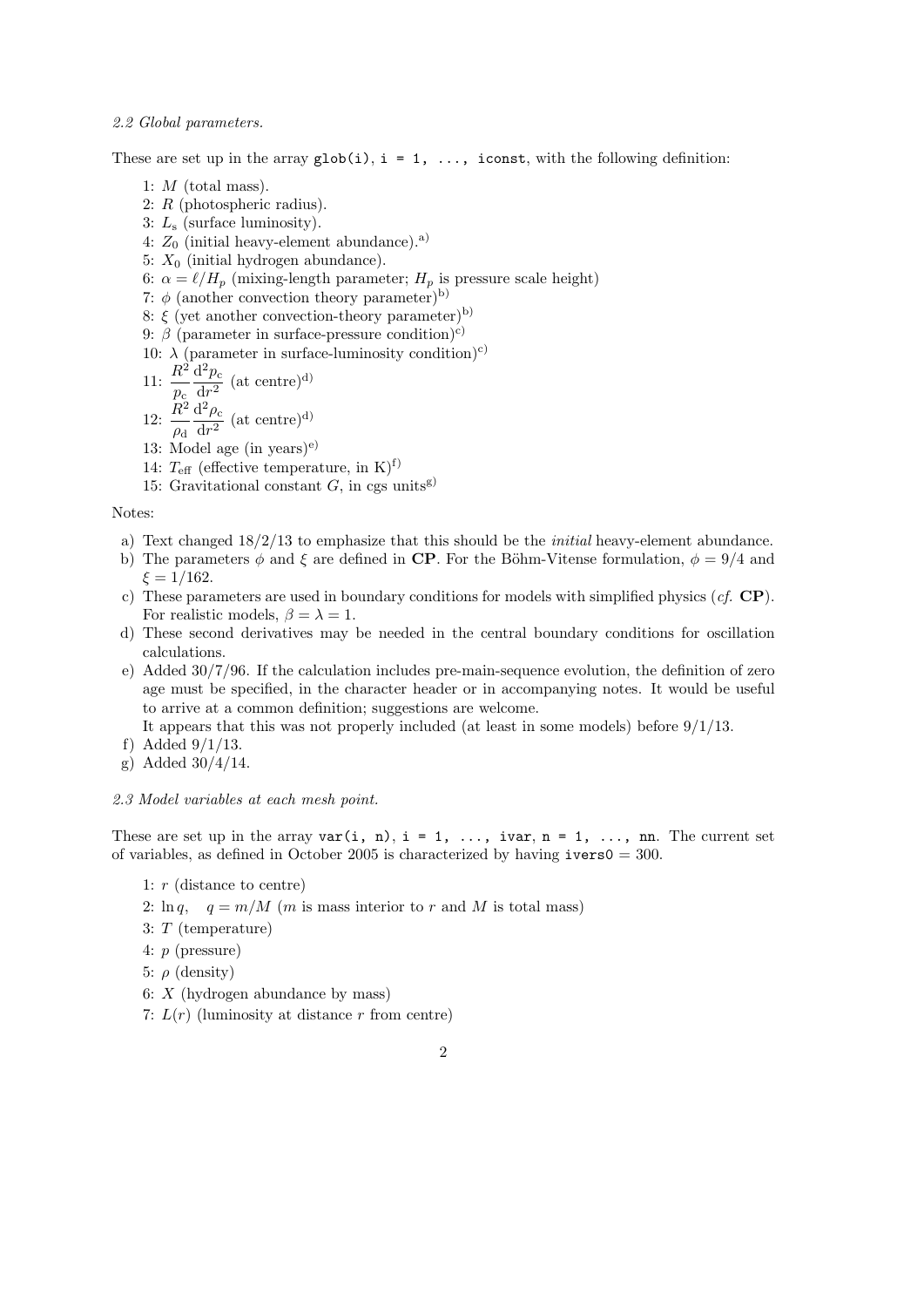8:  $\kappa$  (opacity)

9:  $\epsilon$  (energy generation rate per unit mass)

10: 
$$
\Gamma_1 = \left(\frac{\partial \ln p}{\partial \ln \rho}\right)_{\text{ad}}
$$
  
11:  $\nabla_{\text{ad}} = \left(\frac{\partial \ln T}{\partial \ln p}\right)_{\text{ad}}$   
12:  $\delta = -\left(\frac{\partial \log \rho}{\partial \log T}\right)_p$ 

13:  $c_p$  (specific heat at constant pressure)

14:  $\mu_{\rm e}^{-1}$  [see note ii) below]

 $15: \frac{1}{5}$  $\Gamma_1$  $d \log p$  $\frac{\mathrm{d} \log p}{\mathrm{d} \log r} - \frac{\mathrm{d} \log \rho}{\mathrm{d} \log r}$ d log r

16:  $r_X$  (rate of change in X from nuclear reactions)

17: Z (heavy-element abundance per unit mass)

18:  $R - r$ 

- 19:  $\epsilon_{\rm g}$  (rate of gravitational energy release)
- 20:  $L_g$  (local gravitational luminosity; this has only been included in J. Reiter's models so far)
- 21:  $X(^{3}He)$  (<sup>3</sup>He abundance by mass)

22:  $X(^{12}C)$  (<sup>12</sup>C abundance by mass)

23:  $X(^{13}C)$  (<sup>13</sup>C abundance by mass)

24:  $X(^{14}N)$  (<sup>14</sup>N abundance by mass)

25:  $X(^{16}O)$  (<sup>16</sup>O abundance by mass)

26: 
$$
\left(\frac{\partial \ln \Gamma_1}{\partial \ln \rho}\right)_{p,Y}
$$
  
27: 
$$
\left(\frac{\partial \ln \Gamma_1}{\partial \ln p}\right)_{\rho,Y}
$$
  
28: 
$$
\left(\frac{\partial \ln \Gamma_1}{\partial Y}\right)_{p,\rho}
$$

29:  $X(^{2}H)$  (<sup>2</sup>H abundance by mass)

- 30:  $X(^{4}\text{He})$  (<sup>4</sup>He abundance by mass)
- 31:  $X(^{7}$ Li) (<sup>7</sup>Li abundance by mass)
- 32:  $X({}^7Be)$  ( ${}^7Be$  abundance by mass)

33:  $X(^{15}N)$  (<sup>15</sup>N abundance by mass)

- 34:  $X(^{17}O)$  (<sup>17</sup>O abundance by mass)
- 35:  $X(^{18}O)$  (<sup>18</sup>O abundance by mass)
- 36:  $X(^{20}\text{Ne})$  (<sup>20</sup>Ne abundance by mass)
- 37 40: Currently not used.

#### Comments:

- i) In variable 2,  $\ln q$  is used instead of m to give a better indication of variation close to the surface. Here "ln" is natural logarithm.
	- 3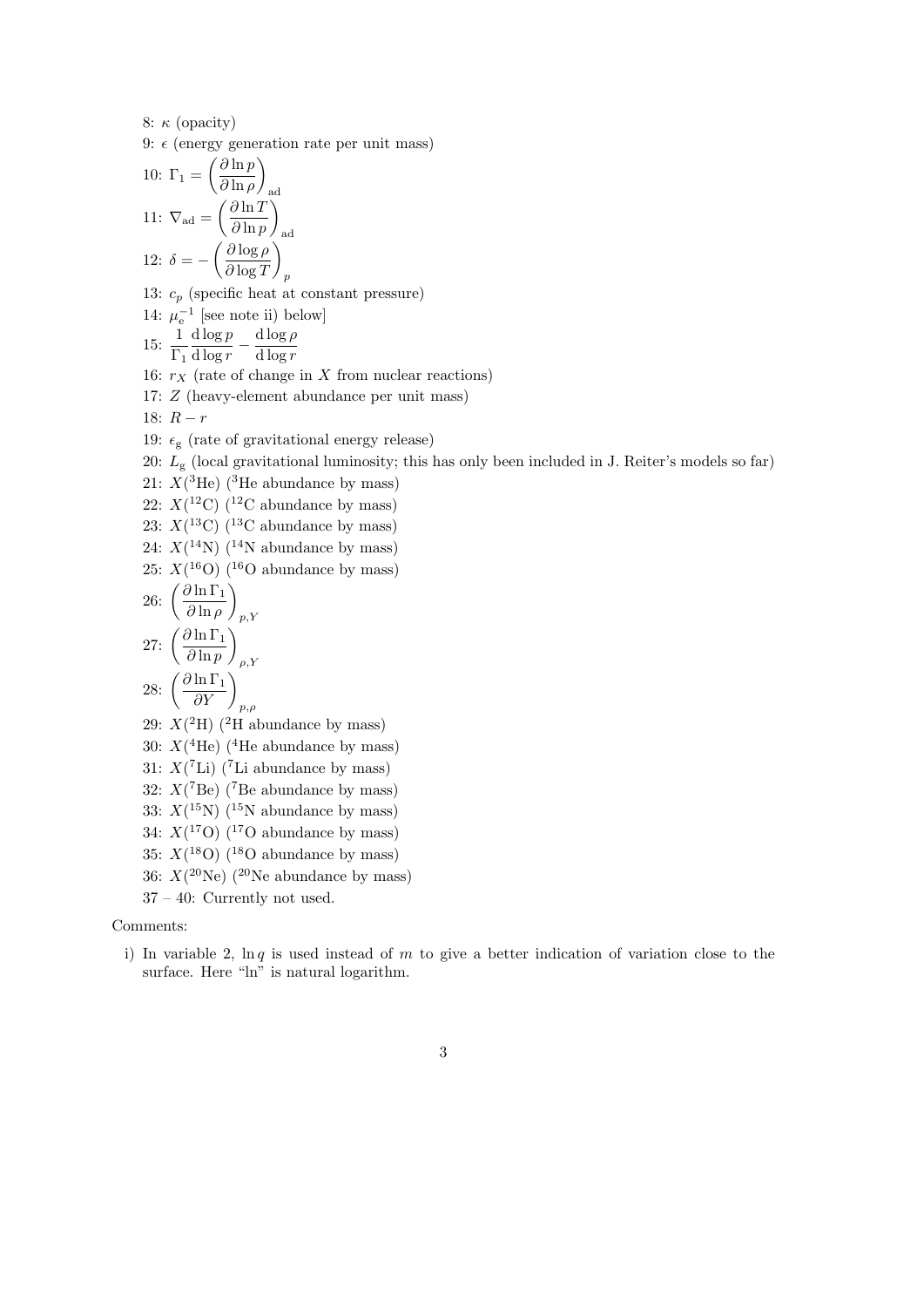- ii)  $\mu_{\rm e}^{-1} = N_{\rm e} m_{\rm u}$ , where  $N_{\rm e}$  is the number of free electrons per unit mass and  $m_{\rm u}$  is the atomic mass unit; thus  $\mu_e$  is the mean molecular weight per electron. It has been included to give some indication of the ionization state.
- iii) Variable 18 was introduced Aug.  $6$  1993, to avoid problems with interpolation in  $r$  near surface. (For versions before ivers0 = 210, but after that date,  $R - r$  was set in variable 17.)
- iv) The derivatives of  $\Gamma_1$  were introduced principally to allow calculation of kernels involving Y, in realistic models; they are less essential for the comparison of models.
- v) Calculations that do not follow all details of the CNO cycle may not have available some of the CNO abundances. In that case, the corresponding abundances can be set to zero. (An example might be a calculation following the conversion of  ${}^{16}O$  into  ${}^{14}N$  but ignoring the details of carbon burning into  $^{14}$ N.)
- vi) More generally, for a given code there might be variables that are difficult to obtain. In that case, the above numbering should be maintained, but the missing variables may be set identially to zero.

The present set of variables has been chosen to give a reasonably comprehensive basis for comparing evolution models, and to be adequate for the computation of adiabatic oscillations. In particular these variables should define completely the stellar structure equations, and so permit a check of the accuracy to which the equations are satisfied. For a more detailed comparison even more variables may be needed (such as ionization levels), but I suggest that that be arranged separately.

For non-adiabatic calculations, which we should eventually get to, more variables are certainly needed. Typical examples are the derivatives of  $\kappa$  and  $\epsilon$  with respect to p and T, and possibly variables relating to the perturbation of the convective flux. They can be included later, by extending the basic set given above.

#### 2.4 Format for data transfer.

The data exchange should be carried out by means of formatted ASCII files, using the following structure:

Record 1: Name of model (as a character string) **Record 2** – 4: Explanatory text, in free format Record 5: nn, iconst, ivar, ivers Record  $6 - 8$ : glob(i), i = 1, ..., iconst Record  $9 - : var(i, n), i = 1, ..., ivar, n = 1, ...$  nn.

Here nn is the number of mesh points in the model, iconst is the number of global variables (given in the array glob), and ivar is the number of variables at each mesh point (given in the array var). Thus with the present set  $\text{iconst} = 15$  and  $\text{ivar} = 40$ , but there is room for expansion. The version number ivers is written as ivers = ivers1 + ivers0. Here ivers0 was defined above; as discussed below ivers1 = 0 corresponds to the old (before 8 October 2015) data format, while ivers1 = 1000 should be used for the new more precise data format.

The integer variable Record 5 should be written with the format

4i10

There are two options for the format for the real-variable Records 6 and up. Before 8 October 2015 the only format was

1p5e16.9

The revision has implemented the format